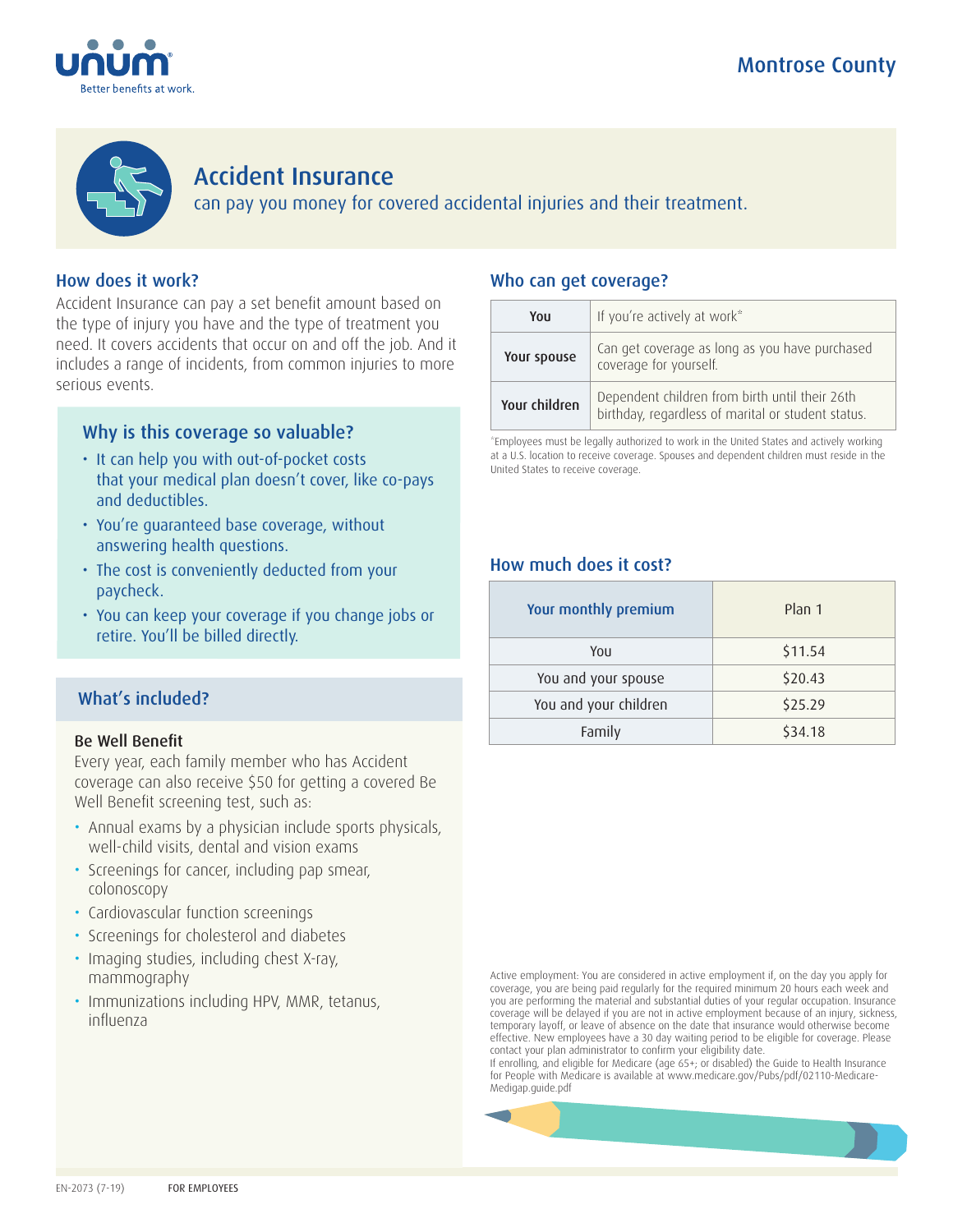## Accident Insurance – Schedule of Benefits

#### Accidental Death and Dismemberment

| AD&D                                                                                                                                                                                          |          |
|-----------------------------------------------------------------------------------------------------------------------------------------------------------------------------------------------|----------|
| Employee                                                                                                                                                                                      | \$50,000 |
| Spouse                                                                                                                                                                                        | \$25,000 |
| Children                                                                                                                                                                                      | \$12,500 |
| Common Carrier<br>Benefit can pay if the insured<br>individual is injured as a<br>fare-paying passenger on a<br>common carrier (examples<br>include mass transit trains,<br>buses and planes) |          |
| Employee                                                                                                                                                                                      | \$50,000 |
| Spouse                                                                                                                                                                                        | \$25,000 |
| Children                                                                                                                                                                                      | \$12,500 |
| Dismemberment                                                                                                                                                                                 |          |
| <b>Both Feet</b>                                                                                                                                                                              | \$50,000 |
| Both Hands                                                                                                                                                                                    | \$50,000 |
| One Foot                                                                                                                                                                                      | \$25,000 |
| One Hand                                                                                                                                                                                      | \$25,000 |
| Thumb and Index Finger of the<br>same Hand                                                                                                                                                    | \$12,500 |
| Coma                                                                                                                                                                                          |          |
| Coma                                                                                                                                                                                          | \$10,000 |
| Loss of Use                                                                                                                                                                                   |          |
| Hearing                                                                                                                                                                                       | \$25,000 |
| Sight of one Eye                                                                                                                                                                              | \$25,000 |
| Sight of both Eyes                                                                                                                                                                            | \$50,000 |
| Speech                                                                                                                                                                                        | \$25,000 |
| Paralysis                                                                                                                                                                                     |          |
| Uniplegia                                                                                                                                                                                     | \$12,500 |
| Hemi/Paraplegia                                                                                                                                                                               | \$25,000 |
| Triplegia                                                                                                                                                                                     | \$37,500 |
| Quadriplegia                                                                                                                                                                                  | \$50,000 |
| <b>Hospitalization</b>                                                                                                                                                                        |          |
| Admission                                                                                                                                                                                     | \$1,000  |
| Admission - Hospital ICU                                                                                                                                                                      | \$1,000  |
| Daily Stay (amount)                                                                                                                                                                           | \$300    |
| Daily Stay - Hospital ICU<br>(amount)                                                                                                                                                         | \$300    |
| Short Stay                                                                                                                                                                                    | \$200    |
| <b>Injury</b>                                                                                                                                                                                 |          |
| Burns                                                                                                                                                                                         |          |
| 2nd Degree Burns - At least<br>5%, but less than 20% of skin<br>surface                                                                                                                       | \$500    |
| 2nd Degree Burns - 20% or<br>greater of skin surface                                                                                                                                          | \$1,000  |
| 3rd Degree Burns - Less than<br>5% of skin surface                                                                                                                                            | \$2,000  |
| 3rd Degree Burns - At least<br>5%, but less than 20% of skin<br>surface                                                                                                                       | \$5,000  |
| 3rd Degree Burns - 20% or<br>greater of skin surface                                                                                                                                          | \$10,000 |

| Injury                                                                                    |         |
|-------------------------------------------------------------------------------------------|---------|
| Concussion                                                                                |         |
| Concussion                                                                                | \$200   |
| Connective Tissue Damage                                                                  |         |
| One Connective Tissue (tendon,<br>ligament, rotator cuff,<br>muscle)                      | \$90    |
| Two or more Connective Tissues<br>(tendon, ligament, rotator<br>cuff, muscle)             | \$150   |
| Dislocations                                                                              |         |
| Knee joint (other than<br>patella)                                                        | \$1,650 |
| Ankle bone or bones of the<br>foot (other than toes)                                      | \$1,650 |
| Hip joint                                                                                 | \$3,375 |
| Collarbone (sternoclavicular)                                                             | \$825   |
| Elbow joint                                                                               | \$500   |
| Hand (other than Fingers)                                                                 | \$500   |
| Lower Jaw                                                                                 | \$500   |
| Shoulder                                                                                  | \$500   |
| Wrist joint                                                                               | \$500   |
| Collarbone (acromioclavicular<br>and separation)                                          | \$325   |
| Finger or Toe (Digit)                                                                     | \$150   |
| Kneecap (patella)                                                                         | \$500   |
| Incomplete Dislocation -<br>Payable as a % of the<br>applicable Dislocations<br>benefit   | 25%     |
| Eye Injury                                                                                |         |
| Eye Injury                                                                                | \$200   |
| Fractures                                                                                 |         |
| Skull (except bones of Face or<br>Nose), Depressed                                        | \$4,500 |
| Hip or Thigh (femur)                                                                      | \$3,375 |
| Skull (except bones of Face or<br>Nose), Non-depressed                                    | \$2,250 |
| Vertebrae, body of (other than<br>Vertebral Processes)                                    | \$1,350 |
| Leg (mid to upper tibia or<br>fibula)                                                     | \$1,350 |
| Pelvis                                                                                    | \$1,350 |
| Bones of the Face or Nose<br>(other than Lower Jaw.<br>Mandible or Upper Jaw,<br>Maxilla) | \$675   |
| Upper Arm between Elbow and<br>Shoulder (humerus)                                         | \$675   |
| Upper Jaw, Maxilla (other than<br>alveolar process)                                       | \$675   |
| Ankle (lower tibia or fibula)                                                             | \$450   |
| Collarbone (clavicle, sternum)<br>or Shoulder Blade (scapula)                             | \$450   |
| Foot or Heel (other than Toes)                                                            | \$450   |
| Forearm (olecranon, radius, or<br>ulna), Hand, or Wrist (other<br>than Fingers)           | \$450   |
| Kneecap (patella)                                                                         | \$450   |

### Injury

| mgury                                                                                |               |
|--------------------------------------------------------------------------------------|---------------|
| Lower Jaw, Mandible (other<br>than alveolar process)                                 | \$450         |
| <b>Vertebral Processes</b>                                                           | \$450         |
| Rih                                                                                  | \$450         |
| Tailbone (coccyx), Sacrum                                                            | \$450         |
| Finger or Toe (Digit)                                                                | \$225         |
| Chip Fracture - Payable as a %<br>of the applicable Fractures<br>benefit             | 25%           |
| Same bone maximum incurred per<br>accident                                           | 1 Fracture    |
| Maximum payable multiplier for<br>multiple bones                                     | 2 Times       |
| Internal Injuries                                                                    |               |
| Internal Injuries                                                                    | \$200         |
| Lacerations                                                                          |               |
| No Repair                                                                            | \$50          |
| Repair Less than 2 inches                                                            | \$150         |
| Repair At least 2 inches but<br>less than 6 inches                                   | \$300         |
| Repair 6 inches or greater                                                           | \$600         |
| Loss of a Digit                                                                      |               |
| One Digit (other than a Thumb<br>or Big Toe)                                         | \$750         |
| One Digit (a Thumb or Big Toe)                                                       | \$1,125       |
| Two or more Digits                                                                   | \$1,500       |
| Knee Cartilage                                                                       |               |
| Knee Cartilage (Meniscus)<br>Injury                                                  | \$150         |
| Ruptured or Herniated Disc                                                           |               |
| One Disc                                                                             | \$150         |
| Two or more Discs                                                                    | \$250         |
| <b>Recovery</b>                                                                      |               |
| At-Home Care                                                                         | \$100         |
| Physician Follow-Up Visits                                                           | \$75          |
| Physician Follow-Up Maximum<br>Visits                                                | 2 Visits      |
| Prescription Drug                                                                    | \$25          |
| Prescription Benefit Incidence<br>per covered accident                               | 1 Per Insured |
| Rehabilitation or Subacute<br><b>Rehabilitation Unit</b>                             | \$100         |
| Therapy Services (chiro,<br>speech, PT, occ)                                         | \$20          |
| Therapy Services Maximum Days                                                        | 15 Days       |
| Surgery                                                                              |               |
| Dislocations                                                                         |               |
| Dislocation, Surgical Repair -<br>Payable as a % of the<br>applicable Injury benefit | 100%          |
| Anesthesia                                                                           |               |
| Epidural or Regional<br>Anesthesia                                                   | \$100         |
| General Anesthesia                                                                   | \$250         |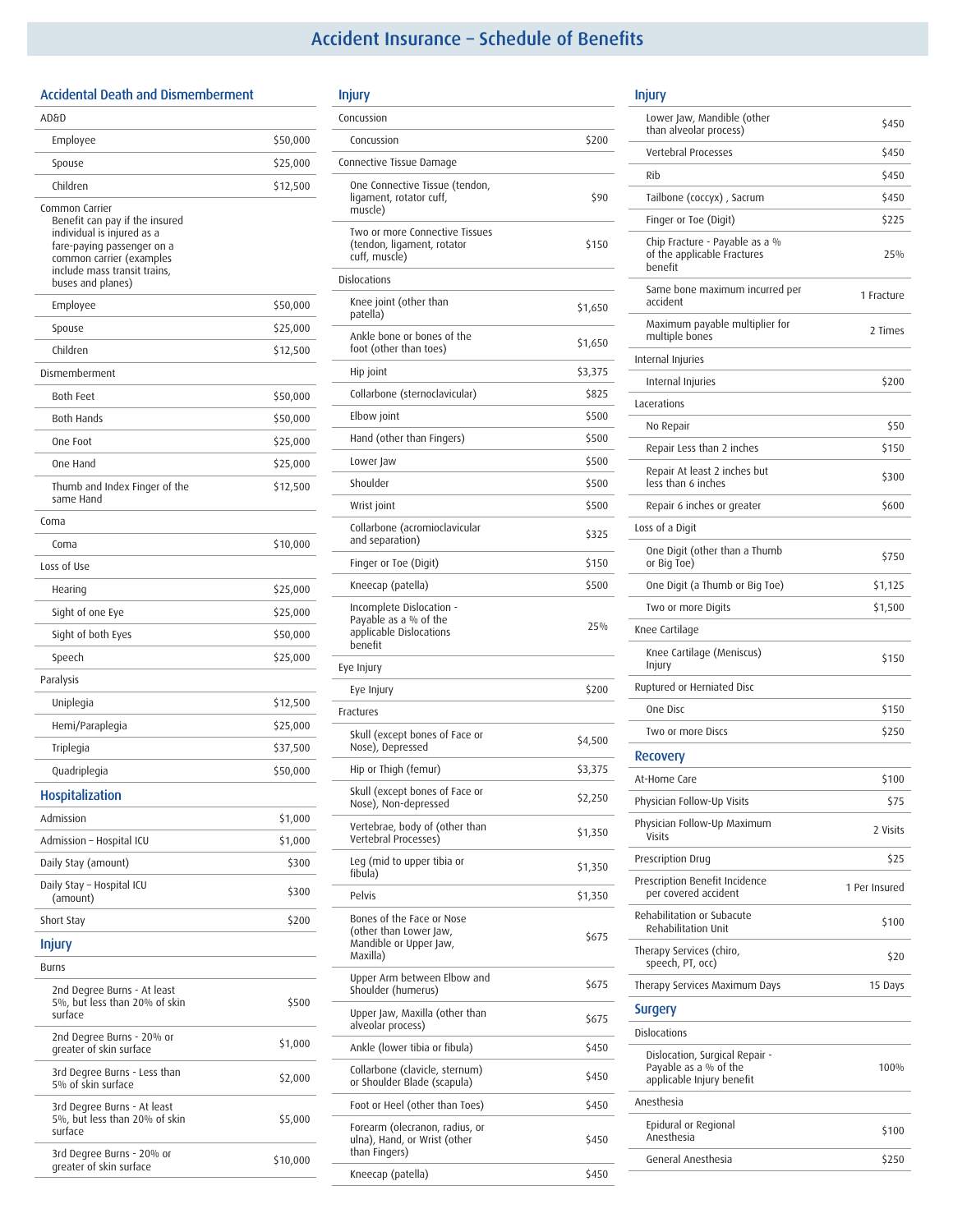# Accident Insurance – Schedule of Benefits cont.

| Surgery                                                                               |               |
|---------------------------------------------------------------------------------------|---------------|
| Connective Tissue                                                                     |               |
| Exploratory without Repair                                                            | \$100         |
| Repair for One Connective<br>Tissue                                                   | \$800         |
| Repair for Two or more<br><b>Connective Tissues</b>                                   | \$1,200       |
| Eye Surgery                                                                           |               |
| Eye Surgery, Requiring<br>Anesthesia                                                  | \$300         |
| Fractures                                                                             |               |
| Fractures, Surgical Repair -<br>Payable as a % of the<br>applicable Injury benefit    | 100%          |
| Surgical Repair same bone<br>maximum incurred per accident                            | 1 Fracture    |
| Surgical Repair maximum<br>payable multiplier for<br>multiple bones                   | 2 Times       |
| General Surgery                                                                       |               |
| Abdominal, Thoracic, or<br>Cranial                                                    | \$1,500       |
| Incidence per covered accident                                                        | 1 Per Insured |
| Exploratory                                                                           | \$150         |
| Hernia Surgery                                                                        |               |
| Hernia Surgery                                                                        | \$150         |
| Knee Cartilage                                                                        |               |
| Knee Cartilage (Meniscus)<br><b>Exploratory without Repair</b>                        | \$150         |
| Knee Cartilage (Meniscus) with<br>Repair                                              | \$750         |
| Outpatient Surgical Facility                                                          |               |
| Outpatient Surgical Facility                                                          | \$300         |
| Ruptured or Herniated Disc<br>Surgery                                                 |               |
| Exploratory without Repair                                                            | \$125         |
| One Disc                                                                              | \$675         |
| Two or more Discs                                                                     | \$1,000       |
| <b>Treatment</b>                                                                      |               |
| Ambulance                                                                             |               |
| Air                                                                                   | \$1,000       |
| Ground                                                                                | \$300         |
| Durable Medical Equipment                                                             |               |
| Tier 1 (arm sling, cane,<br>medical ring cushion)                                     | \$50          |
| Tier 2 (bedside commode, cold<br>therapy system, crutches)                            | \$100         |
| Tier 3 (back brace, body<br>jacket, continuous passive<br>movement, electric scooter) | \$200         |
| <b>Emergency Dental Repair</b>                                                        |               |
| Dental Crown                                                                          | \$350         |
| Dental Extraction                                                                     | \$115         |
| Filling or Chip Repair                                                                | \$90          |

Tier 1: X-rays or Ultrasound  $$50$ 

### Treatment

•

| Tier 2: Bone Scan, CAT, CT,<br>EEG, MR, MRA, or MRI                                          | \$200                     |
|----------------------------------------------------------------------------------------------|---------------------------|
| Medical Imaging Incidence<br>allowance covered accident per<br>Tier                          | 1 Per Insured<br>Per Tier |
| Lodging                                                                                      |                           |
| Lodging (per night)                                                                          | \$150                     |
| Prosthetic Device                                                                            |                           |
| One Device or Limb                                                                           | \$750                     |
| Two or more Devices or Limbs                                                                 | \$1,500                   |
| Skin Grafts                                                                                  |                           |
| For Burns - Payable as a % of<br>the applicable Burn benefit                                 | 50%                       |
| Not Burns - Less than 20% of<br>skin surface                                                 | \$250                     |
| Not Burns - 20% or greater of<br>skin surface                                                | \$500                     |
| Treatment                                                                                    |                           |
| <b>Emergency Room Treatment</b>                                                              | \$100                     |
| Injections to Prevent or Limit<br>Infection (tetanus, rabies,<br>antivenom, immune globulin) | \$50                      |
| Pain Management Injections<br>(epidural, cortisone, steroid)                                 | \$100                     |
| Transfusions                                                                                 | \$400                     |
| Transportation (per trip)                                                                    | \$100                     |
| Treatment in a Physician's<br>Office or Urgent Care Facility<br>(initial)                    | \$75                      |